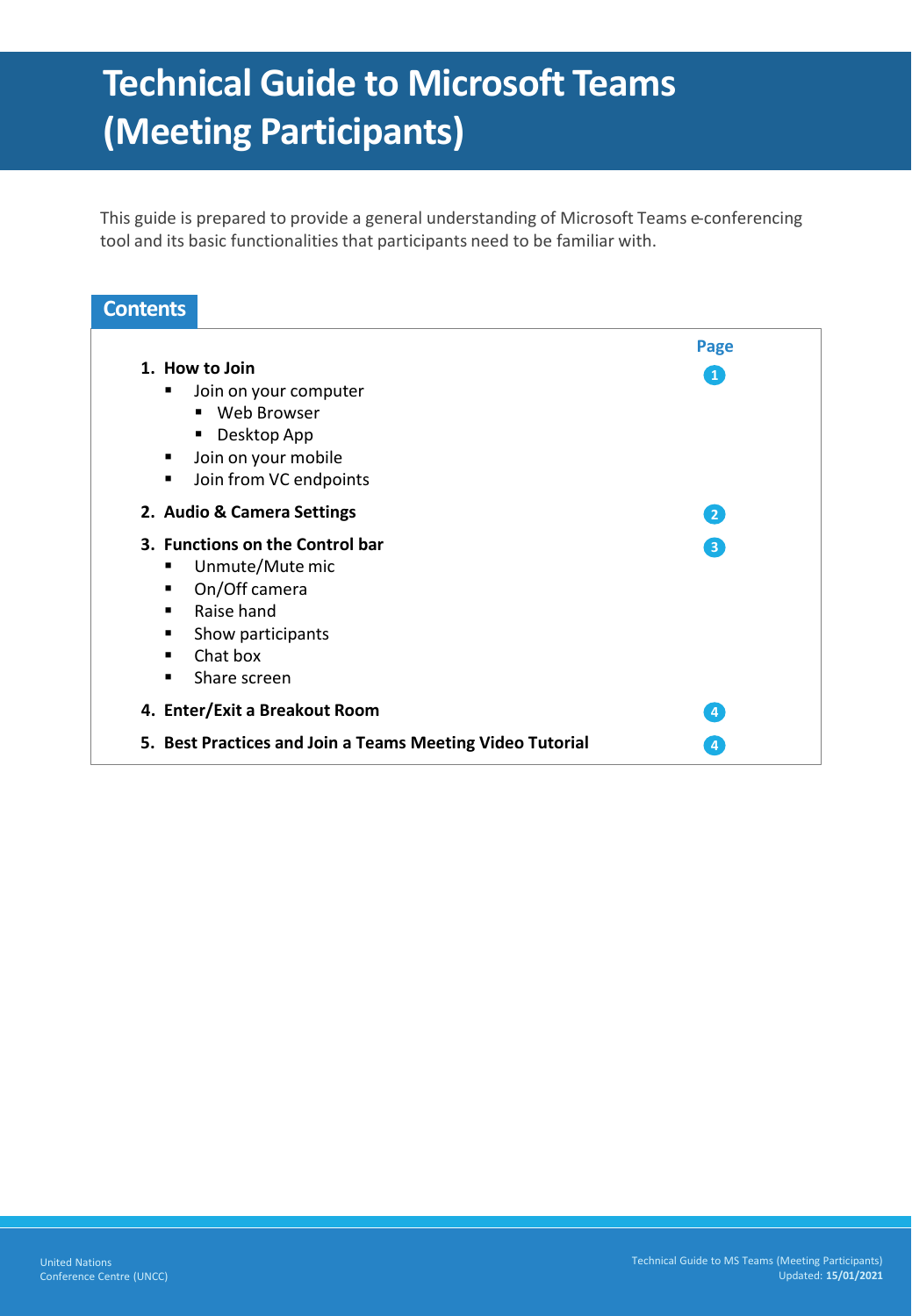## **Join on your computer**

1. Click **'Click here to join the meeting'** link in your email invitation and choose to join on web browser or desktop app.





2. Click **Cancel** and select **Continue on this browser**

|                                                | [7] Always allow teams microsoft com to open links of this type in the associated app<br>Open Microsoft Teams |
|------------------------------------------------|---------------------------------------------------------------------------------------------------------------|
|                                                | Download the Windows app<br>Use the desirtor app for the best experience.                                     |
| How do you want to join<br>your Teams meeting? | Continue on this browser<br>No chownload or installation required.                                            |
|                                                | Open your Teams app<br>s de<br>Aiready have it? Go right to your meeting.                                     |

3. Click **Allow.** 



**Enter your name** [Organization-Full name, i.e ESCAP-Kanjana Sibunnan]

Click **Join now.**



Meeting organizer will let you in.



## 2. Click **Cancel** and select **Download the Window app** to install it.

|                                                | Https://fasmcmiorcsoft.com wants to open this application.<br>[] Allowys aftern teams/microsoft.com to open links of this type in the associated app | Down Microsoft Teams |                                                                           |
|------------------------------------------------|------------------------------------------------------------------------------------------------------------------------------------------------------|----------------------|---------------------------------------------------------------------------|
|                                                |                                                                                                                                                      |                      | Download the Windows app<br>Use the dealthou app for the best experience. |
| How do you want to join<br>your Teams meeting? |                                                                                                                                                      |                      | Continue on this browser                                                  |
|                                                |                                                                                                                                                      |                      | No chownload or installation required.                                    |

Click **Open Microsoft Teams** once you have Microsoft Teams Desktop App installed.

3. Select your video and audio settings. Click **Join now.**



#### **Sign in your account**

| Choose your video and audio options                                  |                                                |  |  |  |
|----------------------------------------------------------------------|------------------------------------------------|--|--|--|
|                                                                      | 囤<br><b>Computer audio</b><br>۰                |  |  |  |
| ø<br>Your camera is turned off                                       | PC Mic and Speakers<br>#<br>o<br>$\Rightarrow$ |  |  |  |
|                                                                      | Phone audio                                    |  |  |  |
|                                                                      | $\circ$<br>$\Box$<br>Room audio                |  |  |  |
| $\emptyset$ $\emptyset$ $\Box$ $\cong$ Background filters<br>$\odot$ | ø<br>$\circ$<br>Don't use audio                |  |  |  |
|                                                                      | Join now<br>Cancel                             |  |  |  |

## Meeting organizer will let you in.

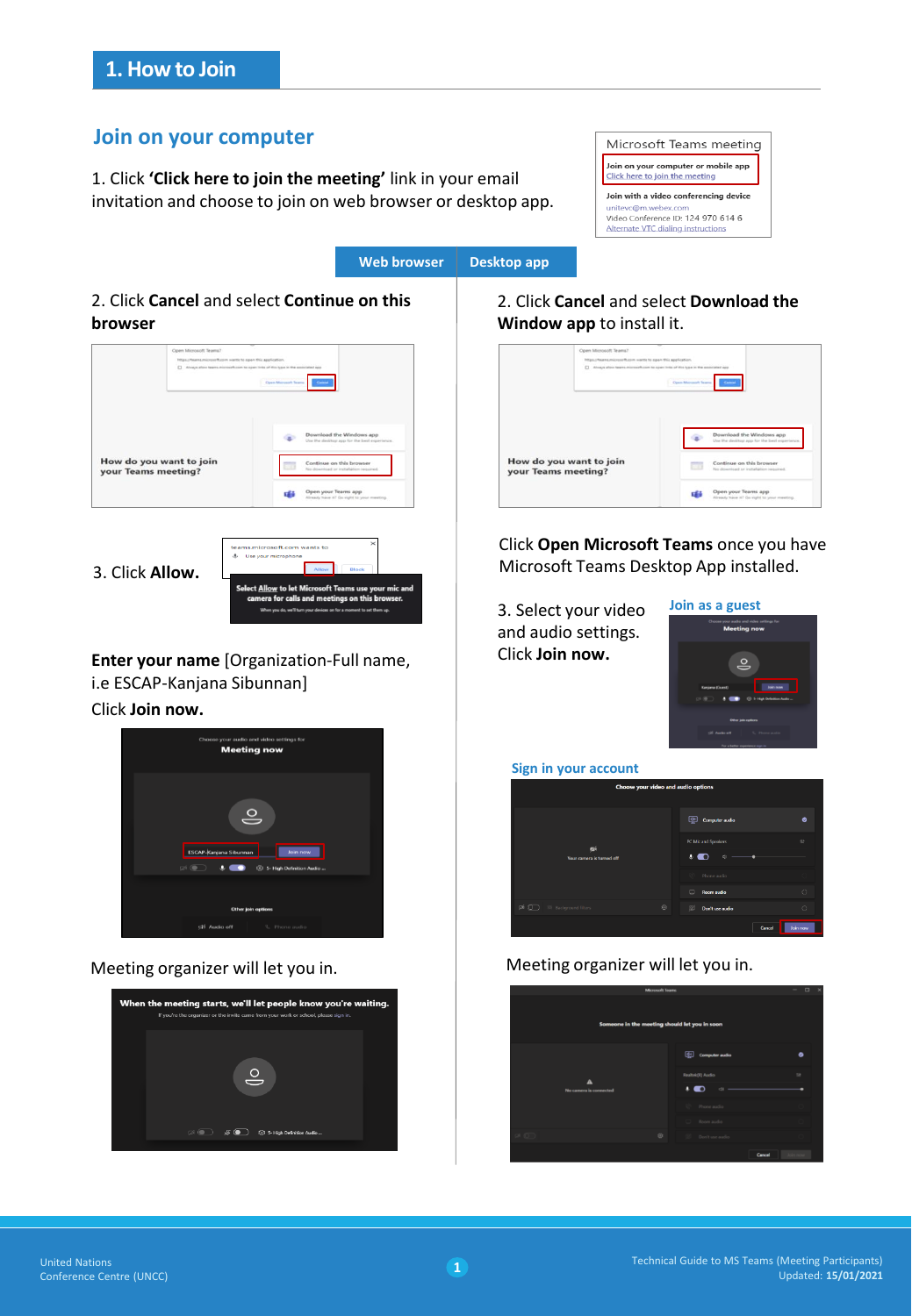## **Join on your mobile**

1. Click '**Click here to join the meeting**' link in your email invitation.

2. Click **Get Teams** to download and install mobile app or Click **Join meeting** if you already have MS Teams mobile app.

3. Click **Join as a guest. Enter your name**. Meeting organizer will let you in.



# **Join from VC endpoints**

### **With Interactive Voice Response (IVR)**

❑ Dial Session Initiation Protocol (SIP) address, [unitevc@m.webex.com](mailto:unitevc@m.webex.com) And enter the **VTC conference ID**, i.e. 1280725086 with #. You will then connect to MS Teams meeting.

### **Without Interactive Voice Response (IVR)**

❑ Enter direct dial with full string, **VTC conference ID**, i.e. [1280725086.unitevc@m.webex.com](mailto:1280725086.unitevc@m.webex.com)

**TIPS:** Overlay is the default layout on the VC endpoint. To change the layout, **press 2 & 8 on the keypad to cycle through the options**. If the VC endpoint is muted on the MS Teams side, **press \*6 on the keypad to unmute mic**.

## **2. Audio & Camera Settings**





Microsoft Teams meeting Join on your computer or mobile app Click here to join the meeting Join with a video conferencing device vc@m.webex.c Video Conference ID: 124 970 614 6 Alternate VTC dialing instruction **Learn More | Meeting options**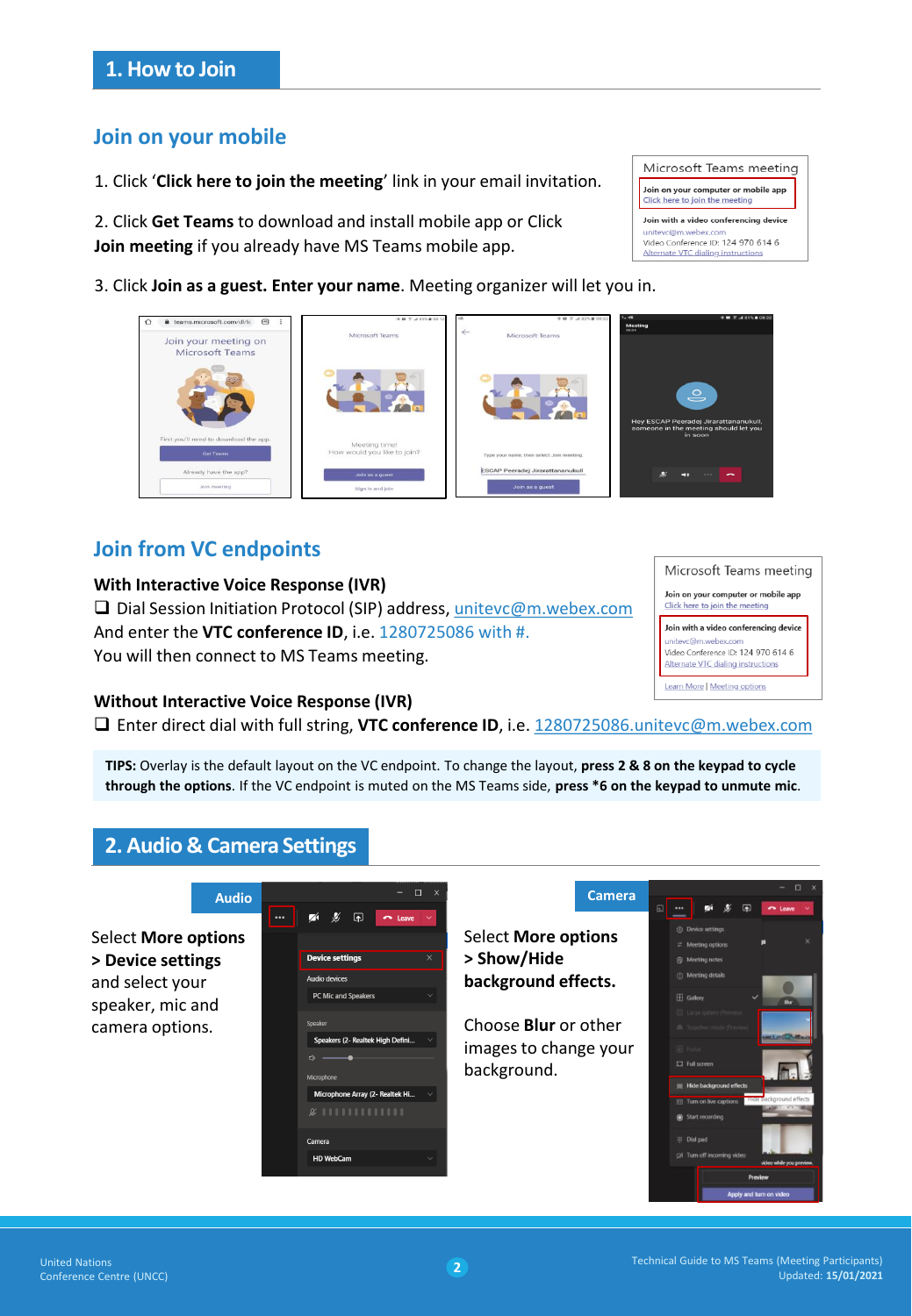# **3. Functions on the Toolbar**

| <b>Show participants</b><br><b>Raise hand</b><br>සී<br>囯<br>00:15<br><b>Chat box</b>                                                                                                                                                                                                                          | On/Off camera<br><b>Share screen</b><br>ጦ<br>$\boxed{\blacktriangle}$<br>$\sim$ Leave<br>$\bullet\bullet\bullet$<br>Leave the meeting<br><b>More options</b><br><b>Unmute/Mute mic</b>                                                                                                                                                                                                                                                                                                                                                                                                                                                                                                                                                                               |  |  |  |
|---------------------------------------------------------------------------------------------------------------------------------------------------------------------------------------------------------------------------------------------------------------------------------------------------------------|----------------------------------------------------------------------------------------------------------------------------------------------------------------------------------------------------------------------------------------------------------------------------------------------------------------------------------------------------------------------------------------------------------------------------------------------------------------------------------------------------------------------------------------------------------------------------------------------------------------------------------------------------------------------------------------------------------------------------------------------------------------------|--|--|--|
| <b>On/Off camera</b><br>Turn camera on when you speak<br>and off when you are done.                                                                                                                                                                                                                           | <b>Unmute/Mute mic</b><br>Unmute microphone to speak<br>and mute it when not use.                                                                                                                                                                                                                                                                                                                                                                                                                                                                                                                                                                                                                                                                                    |  |  |  |
| <b>Raise hand</b><br>During a meeting, you can raise virtual hand $ \mathcal{O} $ to let people know you want<br>to contribute without interrupting the conversation. The Presenter will call<br>upon you to speak. Click raise hand again to lower your hand.<br><b>Chat box</b><br><b>Show participants</b> |                                                                                                                                                                                                                                                                                                                                                                                                                                                                                                                                                                                                                                                                                                                                                                      |  |  |  |
| Select Show participants <sub>et</sub> +<br>to see<br>list of participants.<br><b>Participants</b><br>$\times$<br>Type a name<br>౷<br>In this meeting (1)<br>Kanjana Sibunnan<br>电区<br>Organizer<br>Others from chat (1)<br>Kasama Vidhayasai                                                                 | <b>Meeting chat</b><br>Use Chat box<br>$\Box$<br>to<br>raise the questions<br>Kanjana Sibunnan renamed the<br>meeting to MS Teams Updates.<br>or report technical<br>Yesterday 10:00 PM Meeting<br>Ő۹<br>ended: 3m 49s<br>issue you are facing<br>Yesterday 10:01 PM Meeting<br>ê<br>started<br>- can't hear, etc.<br>曲<br>Peeradej joined the meeting.<br>曲<br>Peeradej left the meeting.<br>曲<br>Peeradej joined the meeting.<br>Our technician<br>曲<br>Peeradej left the meeting.<br>曲<br>Peeradej joined the meeting.<br>will contact you<br>曲<br>Peeradej left the meeting.<br>Yesterday 11:45 PM Meeting<br>for further assistance.<br>⊖<br>ended: 1h 43m 58s<br>Type a new message<br>$\mathbf{1}$ $\emptyset$ $\odot$ or $\boxdot$ $\cdots$<br>$\Rightarrow$ |  |  |  |

**Share screen**

### **Share presentation files**

Select **Share** and choose **Desktop, Window or PowerPoint** to share your selected file on screen.



presentation and video files shall be sent to ESCAP Secretariat in advance for testing and sharing from ESCAP Conference Room to ensure optimum display quality.